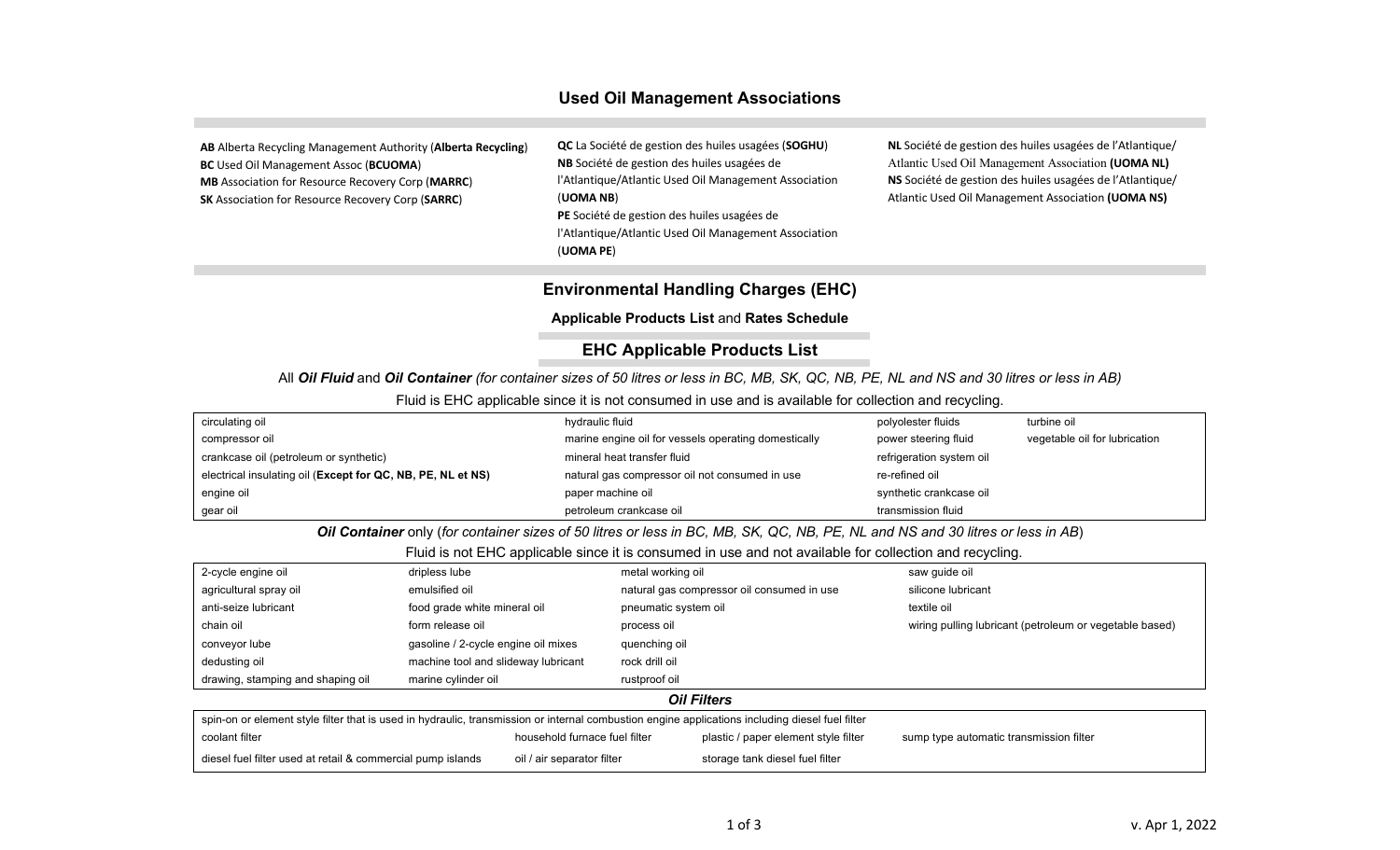## *Automotive Antifreeze Fluid* and *Container* (for container sizes of 50 litres or less)

## for **BCUOMA, MARRC, SARRC, SOGHU, UOMA NB, UOMA PE, UOMA NL and UOMA NS** only

ethylene glycol engine coolant propylene glycol engine coolant

#### *Diesel Exhaust Fluid Container* (for container sizes of 50 litres or less)

#### for **MARRC, SARRC UOMA NS** and **UOMA PE** only

diesel exhaust fluid (DEF)

## *Aerosol Container*

#### for **SOGHU, UOMA NB, UOMA PE, UOMA NL, UOMA NS** only

| aerosol propelled lubricant      | ves                     | aerosol grease          | no |
|----------------------------------|-------------------------|-------------------------|----|
| aerosol brake cleaner            | ves                     | aerosol paint           | no |
| automotive parts cleaner aerosol | yes (except QC, NB, NL) | aerosol solvent/cleaner | no |

# **EHC** is **NOT Applicable** on the following **Products**

## **Neither Oil Product nor Container**

| 3-in-1 household oil                                   | export oil sales                                        | oil treatment                                      | urethane coating             |
|--------------------------------------------------------|---------------------------------------------------------|----------------------------------------------------|------------------------------|
| aerosol propelled lubricant (Except for QC,            | glycol-based heat transfer fluid                        | penetrating oil                                    | water glycol hydraulic fluid |
| NB, PE, NL, NS)                                        | grease                                                  | phosphate ester hydraulic fluid                    | wax                          |
| base oil, including re-refined base oil                | qun oil                                                 | polyglycol synthetic compressor oil                | windshield washer fluid      |
| brake fluid                                            | heating furnace oil                                     | propylene glycol heat transfer fluid               | winter start fluid           |
| cleaning/flushing fluids for motors/equipment          | hydraulic jack oil                                      | sewing machine oil                                 |                              |
| cooking oil                                            | hydraulic oil dye                                       | silicone heat transfer fluid                       |                              |
| diesel fuel treatment                                  | kerosene                                                | solvents                                           |                              |
| electrical insulating oil (QC, NB, PE, NL, NS<br>only) | marine engine oil for vessels operating internationally | synthetic aromatic hydrocarbon heat transfer fluid |                              |
| ethylene glycol heat transfer fluid                    | oil additive                                            | undercoating                                       |                              |

#### **nor Filters**

| qasoline fuel filter         |                              |
|------------------------------|------------------------------|
| crankcase ventilation filter | sock-type filter             |
| air filter                   | household furnace air filter |
|                              |                              |

#### **Neither Antifreeze Product nor Container**

| aircraft de-icing fluid   | lock de-icing fluid     |
|---------------------------|-------------------------|
| antifreeze plumbing fluid | windshield washer fluid |
| fuel line de-icing fluid  |                         |
|                           |                         |